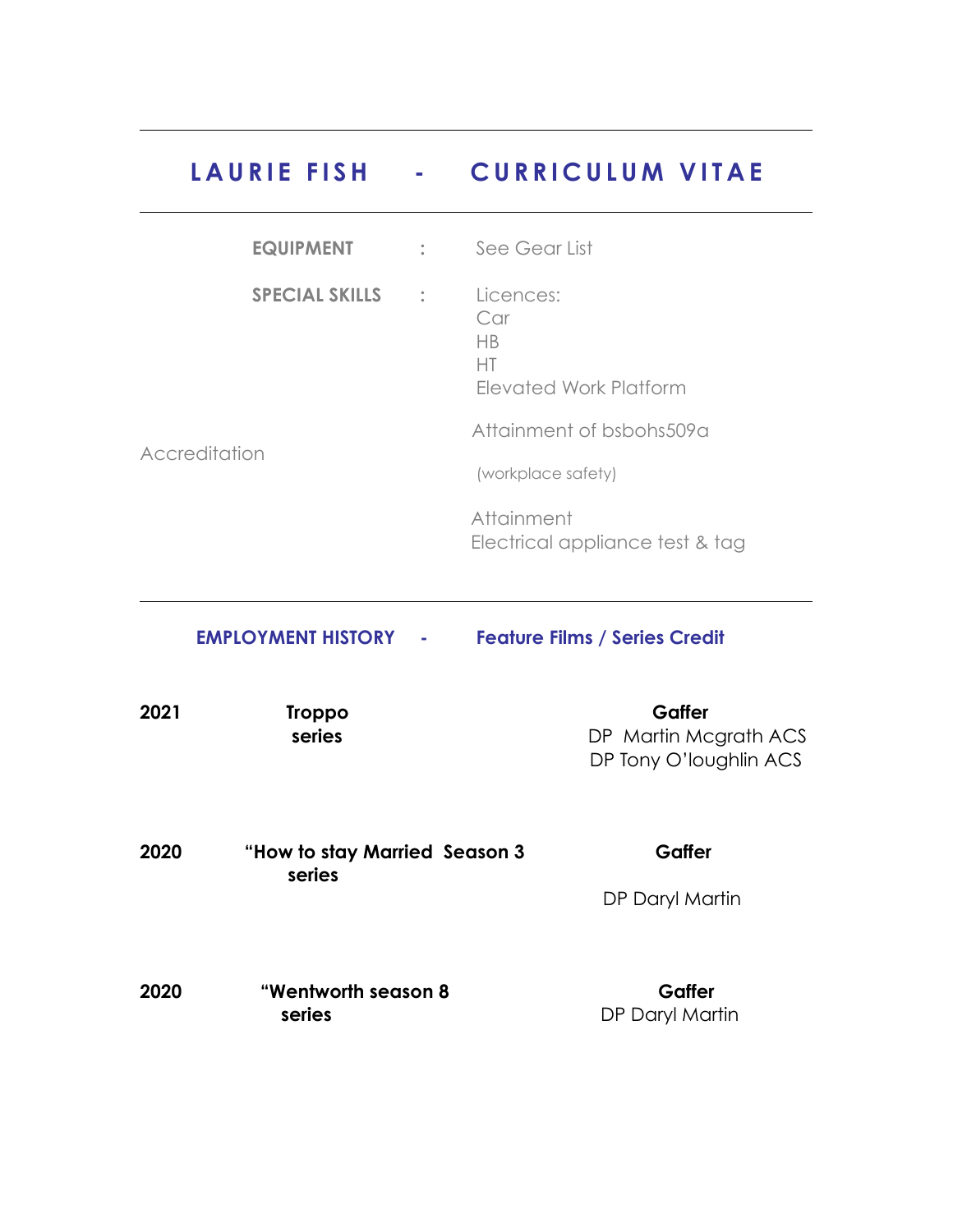| 2019 | "Halifax Retribution<br>series                | Gaffer<br>DP Geoff Hall                        |
|------|-----------------------------------------------|------------------------------------------------|
| 2019 | "Secret Bridesmaids Business<br>series        | Gaffer<br>DP Tristan Milani                    |
| 2019 | "Bloom"<br>series                             | Gaffer<br>DP Geoff Hall                        |
| 2018 | "Miss Fishers Modern murder mystery<br>series | Gaffer<br>DP Cathy Chambers                    |
| 2018 | "Wentworth season 7<br>series                 | Gaffer<br>DP Cathy Chambers                    |
| 2015 | "Emo the Musical<br>Feature                   | Gaffer<br>DOP Ellery Ryan                      |
| 2015 | "The Situation<br>Short Film                  | Gaffer<br><b>DOP Joel Betts</b>                |
| 2015 | "Jack Irish"<br>Television series             | Gaffer<br>DOP Martin Mcgrath<br>DOP Geoff Hall |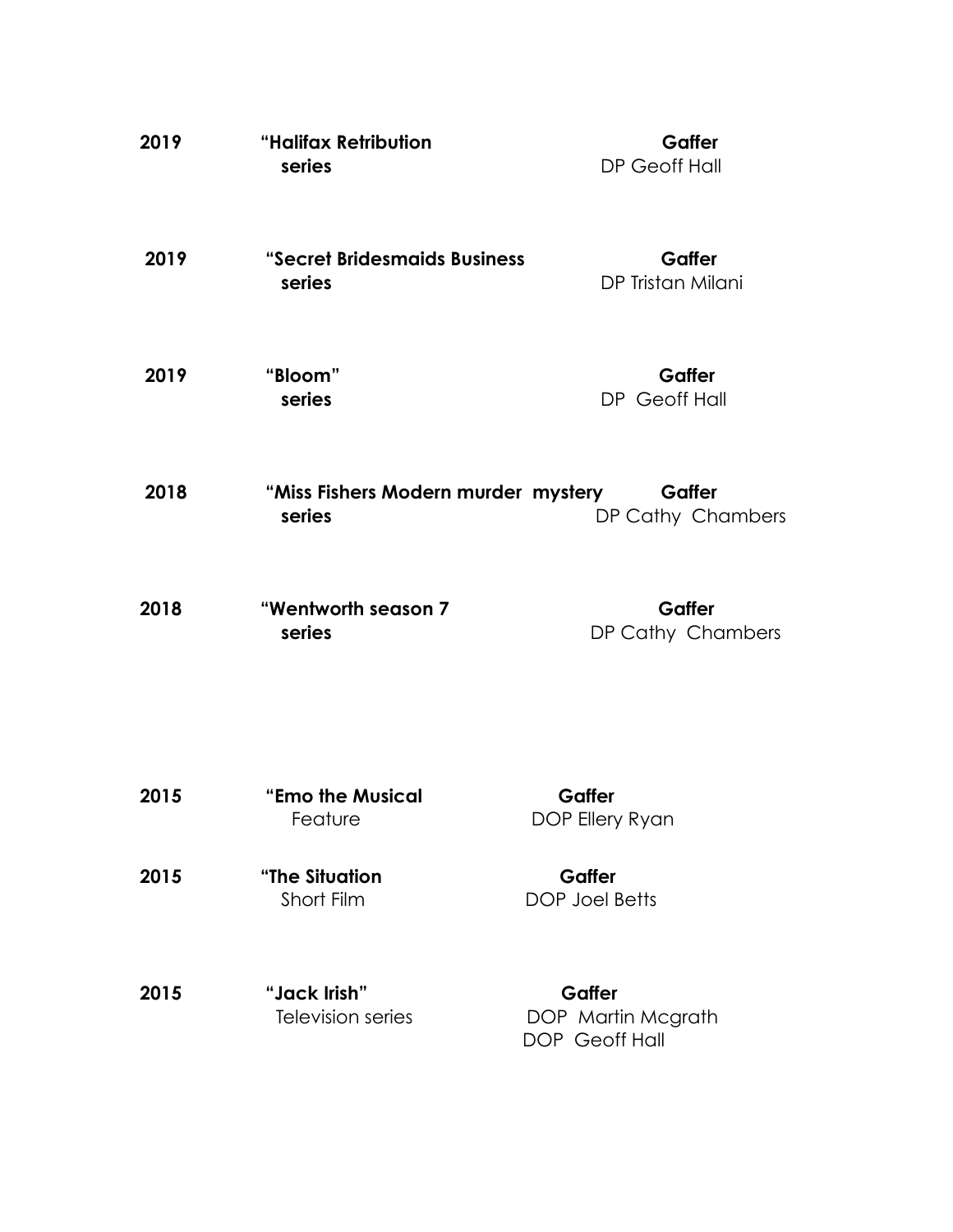| 2014      | "Winners & Losers series 4"<br>Television series | Gaffer<br><b>DOP Phillip Cross</b> |
|-----------|--------------------------------------------------|------------------------------------|
| 2013      | "Hartmans Solution"<br><b>Television Pilot</b>   | Gaffer<br><b>DOP Peter Falk</b>    |
| 2012/2013 | "Winners & Losers series 3"<br>Television series | Gaffer<br>DOP Greg De Marigny      |
| 2012      | "Emo(the musical)"<br>short film                 | Gaffer<br><b>DOP Sky Davies</b>    |
| 2012      | "Underground"<br>tele-movie                      | Gaffer<br><b>DOP Andrew Commis</b> |
| 2012      | "The Frontier"<br>US pilot                       | Gaffer<br>DOP John Lindley         |
| 2011      | "The Last Dance"<br>Feature                      | Gaffer<br><b>DOP Lee Pulbrook</b>  |
| 2011      | "The Long Weekend"<br>Short Film                 | Gaffer<br><b>DOP Barry Malseed</b> |
| 2011      | "The Sunset Six<br>Feature                       | Gaffer<br>DOP Jody Muston          |
| 2010      | "The Cup"<br>Feature                             | Gaffer<br><b>DOP David Burr</b>    |
| 2010      | "Static"<br><b>Short Film</b>                    | Gaffer<br>DOP Peter Eastgate       |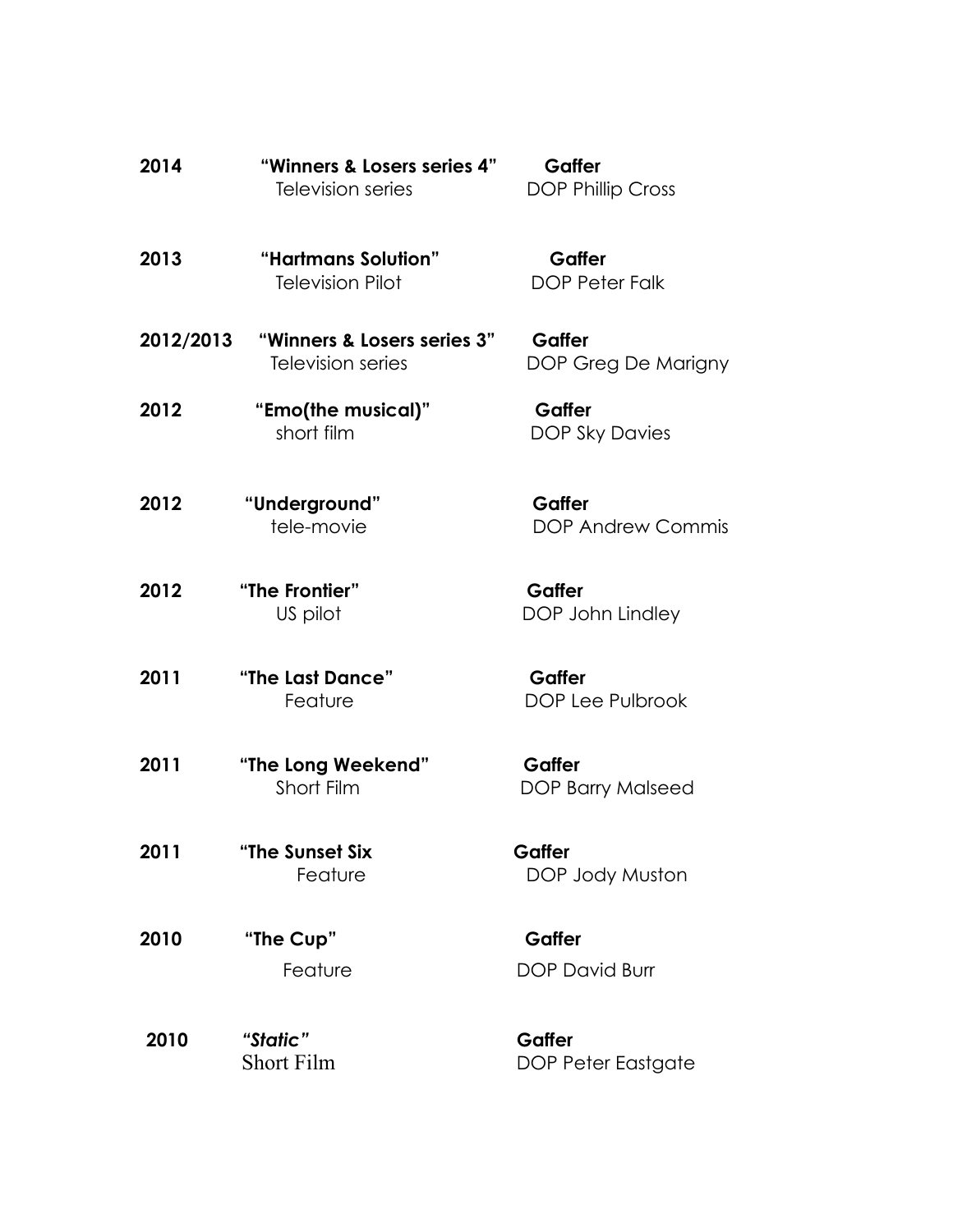| Short Film                         | DOP: Jody Muston                        |
|------------------------------------|-----------------------------------------|
| "That'll be an Antique One<br>Day" | <b>DOP</b>                              |
| Short Film                         | Director: Victoria Stanford             |
| "Arctic Blast"                     | Gaffer                                  |
| Canadian Feature Film              | DOP: Marc Windon                        |
| "Deeper than Yesterday"            | Gaffer                                  |
| Short Film                         | DOP: Peter Eastgate                     |
| "Aridhu Aridhu"                    | <b>Gaffer &amp; Stills Photographer</b> |
|                                    |                                         |
| "Blessed"                          | Gaffer                                  |
| <b>Feature Film</b>                | DOP: Geoffrey Burton                    |
|                                    |                                         |
|                                    | Gaffer                                  |
|                                    | Indian Feature Film<br>"Saddle Club 3"  |

**Gaffer**

 **"Fatso"** Short Film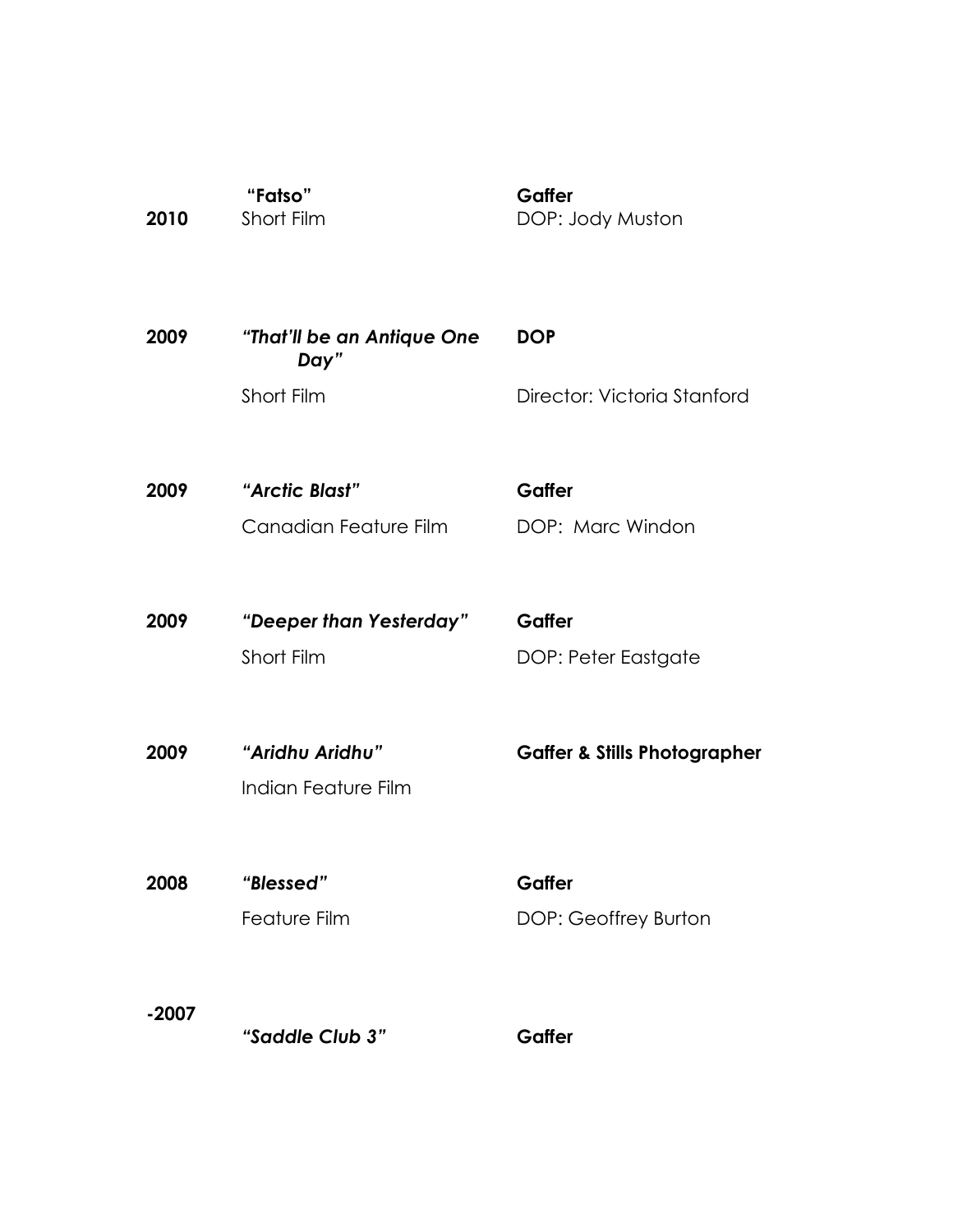| 2008 | <b>TV Series</b> | <b>DOP: Peter Falk</b> |
|------|------------------|------------------------|
|      |                  |                        |

**2007** *"Dying Breed"* **Gaffer** Feature Film DOP: Geoffrey Hall

**2007** *"Prey"* **Gaffer** Feature Film DOP: Andy Topp

**2006** *"Kick"* **Gaffer** 13 Part TV Series DOP: Will Gibson

**2005 "***William"* **Gaffer** Short Film DOP: Anna Howard

**2005** *"Rats and Cats"* **Gaffer** Feature Film DOP: Anna Howard

**2005** *"The Book of Revelation"* **Gaffer** Feature Film **DOP: Tristan Milani** 

**2002** *"One Perfect Day"* **Gaffer**

Feature Film DOP: Garry Ravenscroft

**2001** *"Scooby-Do"* **Best Boy**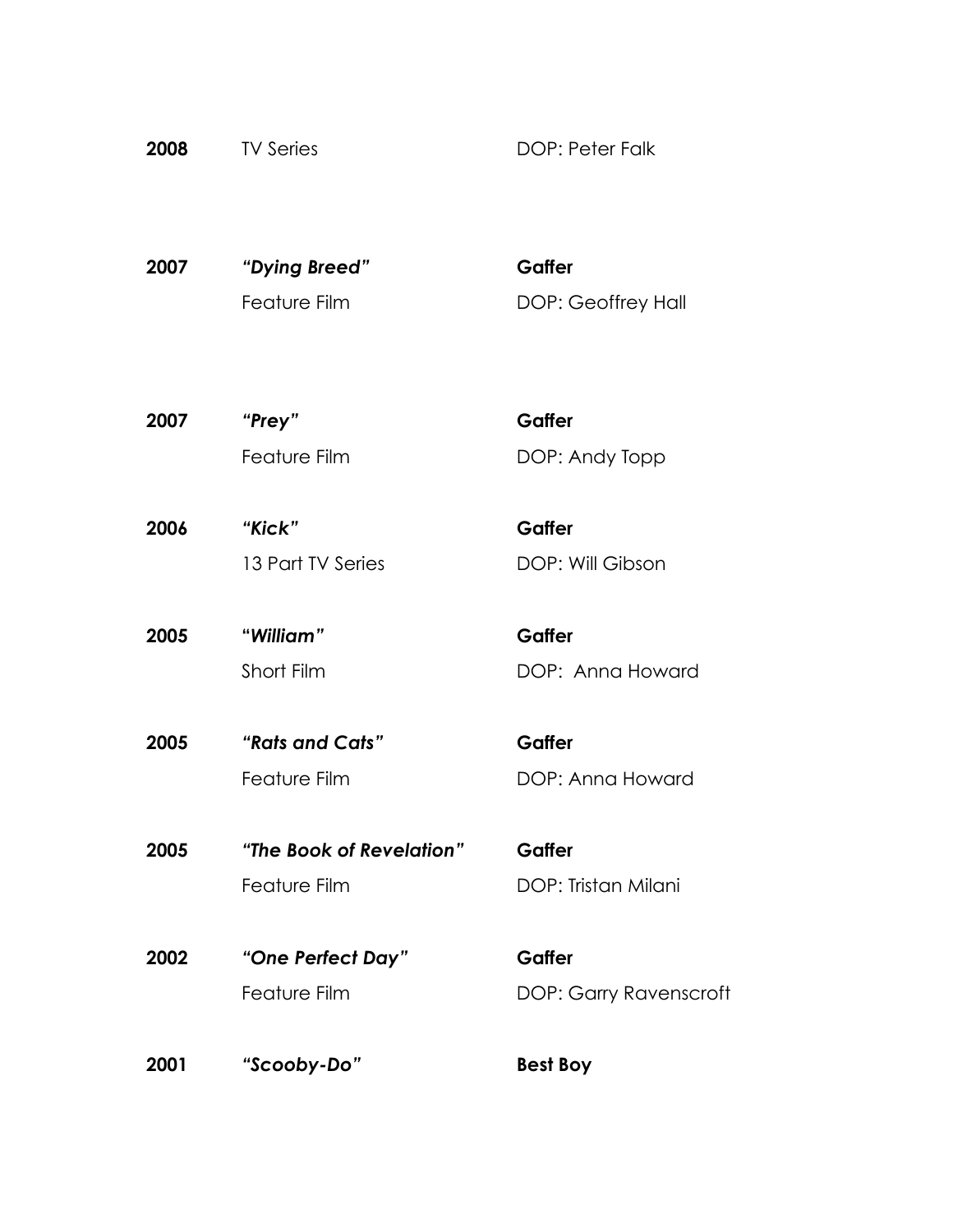US Feature Film DOP: David Eggby

**2000** *"Cyber Girl"* **Gaffer** Series DOP: Ian Thorburn

- **1998** *"State Coroner"* **Gaffer** Series DOP: Brett Anderson
- **1997** *"Moby Dick"* **Gaffer (2nd Unit)** US Series DOP: Jamie Doolan
- **1993** *"Snowy"* **Gaffer** Series DOP: Brett Anderson
- **1991** *"Kelly 2"* **Gaffer** Series DOP: Brett Anderson
- **1990** *"Kelly"* **Gaffer** Series DOP: Brett Anderson
- **1989** *"All The Rivers Run 2"* **Gaffer** Mini Series DOP: Dan Burstall
	-
- **1988** *"What the Moon Saw"* **Extra Electrics** Feature Film **DOP: David Connell**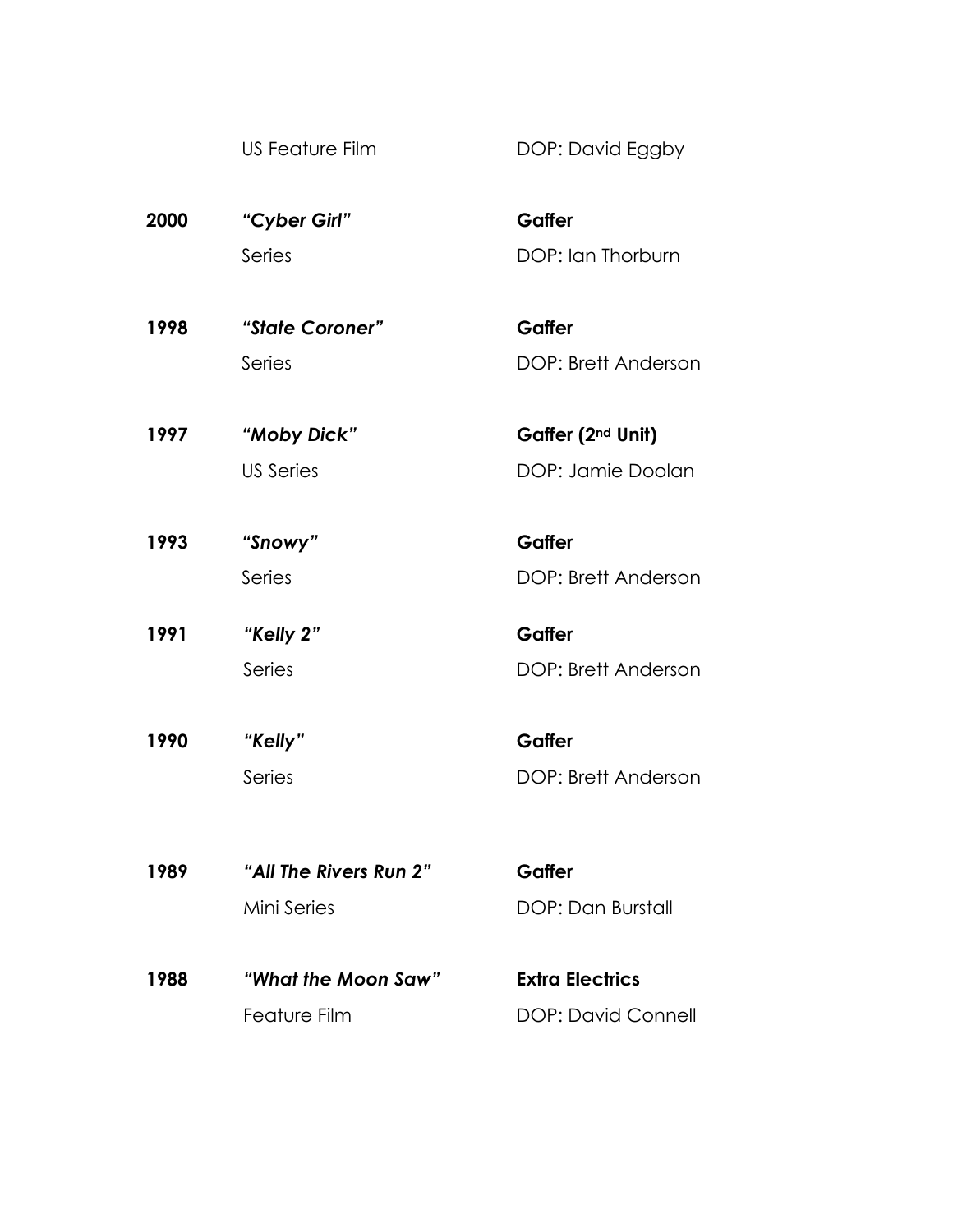| 1987 | "All The Way"               | Gaffer                 |
|------|-----------------------------|------------------------|
|      | Series                      | DOP: Barry Wilson      |
|      |                             |                        |
| 1987 | "The Flying Doctors"        | Gaffer                 |
|      | Series                      | DOP: Dan Burstall      |
| 1986 | "Henderson Kids"            | <b>Extra Electrics</b> |
|      | Series                      | DOP: Brett Anderson    |
| 1986 | "Zoo Family"                | <b>Extra Electrics</b> |
|      | Series                      | DOP: Brett Anderson    |
| 1986 | "Travelling North" 2nd Unit | <b>Best Boy</b>        |
|      | Feature Film                | DOP: Julian Penney     |
|      |                             |                        |
| 1986 | "Time Guardians"@2nd Unit   | Gaffer                 |
|      | Feature Film                |                        |
| 1986 | "Nancy Wake"                | 3rd Electrics          |
|      | Mini Series                 | DOP: David Connell     |
| 1986 | "Backstage"                 | <b>Extra Electrics</b> |
|      | <b>Feature Film</b>         | DOP: Keith Wagstaff    |
| 1986 | "The Petrov Affair"         | <b>Extra Electrics</b> |
|      | Mini Series                 | DOP: Ron Hagan         |
|      |                             |                        |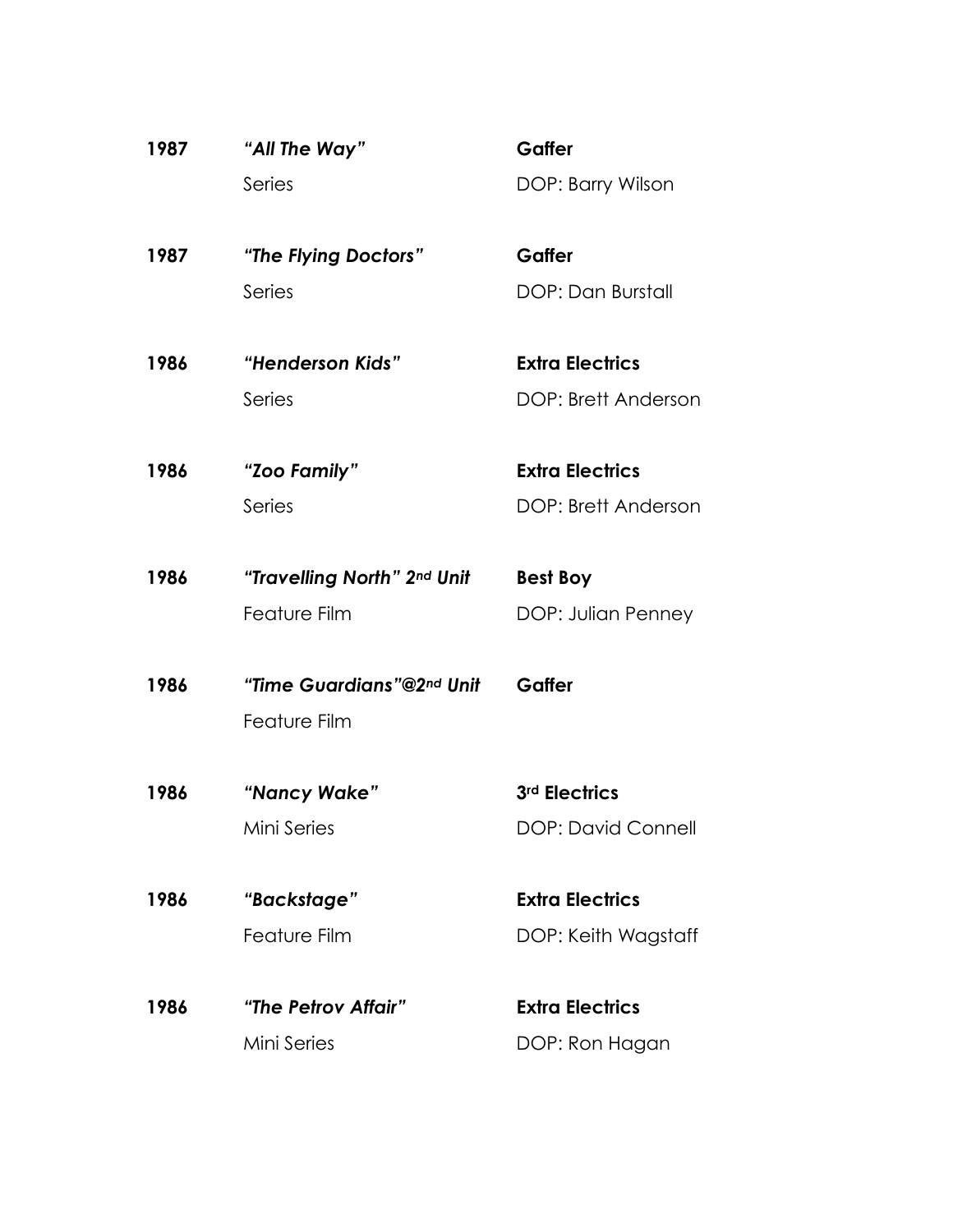| 1986 | "Boulevard of Broken Dreams" | <b>Extra Electrics</b>         |
|------|------------------------------|--------------------------------|
|      | Feature Film                 | <b>DOP: David Connell</b>      |
| 1986 | "The Last Frontier"          | <b>Best Boy</b>                |
|      | Mini Series                  | DOP: Ian Baker                 |
| 1985 | "The Fringe Dwellers"        | <b>Best Boy</b>                |
|      | Feature Film                 | DOP: Don McAlpine              |
| 1985 | "Malcolm"                    | <b>Best Boy</b>                |
|      | Feature Film                 | <b>DOP: David Parker</b>       |
| 1985 | "Fortress" (take 2)          | <b>Best Boy</b>                |
|      | <b>Feature Film</b>          | <b>DOP: David Connell</b>      |
| 1984 | "Matthew and Son"            | 3rd Electrics                  |
|      | Series                       | DOP: Ellery Ryan               |
| 1984 | "Fortress (take 1)           | <b>Best Boy</b>                |
|      | Feature Film                 | <b>DOP: David Connell</b>      |
| 1984 | "Frog Dreaming"              | <b>Best Boy</b>                |
|      | <b>Feature Film</b>          | DOP: John McLean               |
| 1984 | "Starting Out"               | <b>Lighting Consultant</b>     |
|      | Series                       | Lighting Director: Jim Perkins |